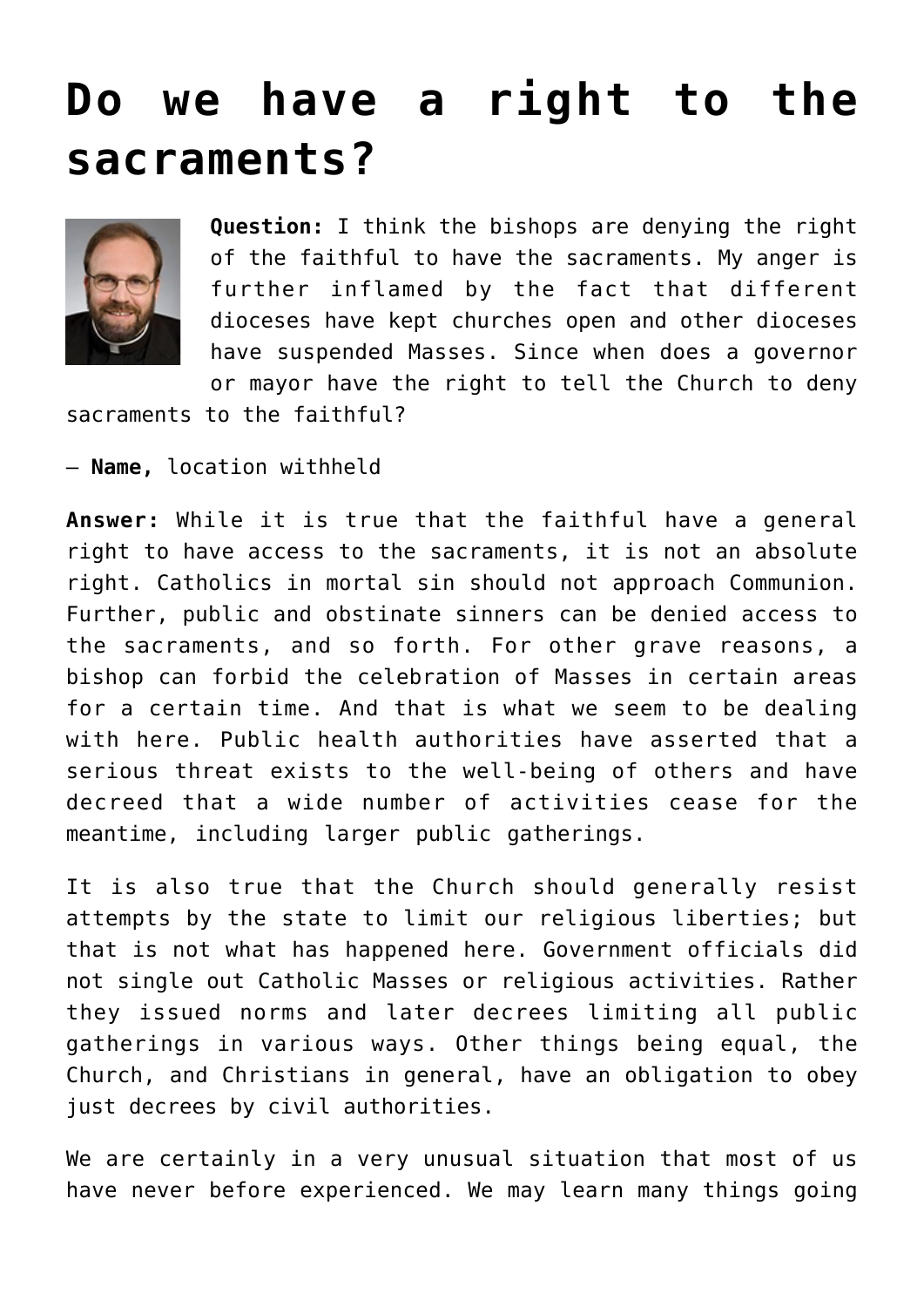through this process. But for now we do well to listen to one another and be patient. We should be sympathetic to both those who have fears about the virus and to those who have sadness at the loss of the celebration of the liturgy publically. Some fairness is also due to the bishops who themselves are facing a situation unprecedented in most of their lifetimes. The varying responses reflect varying local conditions and decrees.

As for denying the sacraments in general, most dioceses have made exceptions. The faithful who are ill can still be anointed and receive Communion. Funerals, weddings and infant baptisms can still take place, though limited in most places to immediate family.

For now, we are in a difficult spot, to be sure. Pray for a miraculous intervention by God; pray for an end to the virus and extreme fear.

## **Guardian angels**

**Question:** Does every person in the world have a guardian angel to guide and protect them?

— R**obert Bonsignore**, Brooklyn, New York

**Answer:** That believers, both Jewish and Christian, are under the care of the angels is clear. Psalm 91 speaks to the care of the angels for us: "For he commands his angels with regard to you, to guard you wherever you go. With their hands they shall support you, lest you strike your foot against a stone" (v. 11-12). There is also this well-known passage in which Jesus refers to guardian angels: "See that you do not despise one of these little ones, for I say to you that their angels in heaven always look upon the face of my heavenly Father" (Mt 18:10).

Opinion is divided over whether nonbelievers have guardian angels. St. Thomas says that they do, but he adds that the